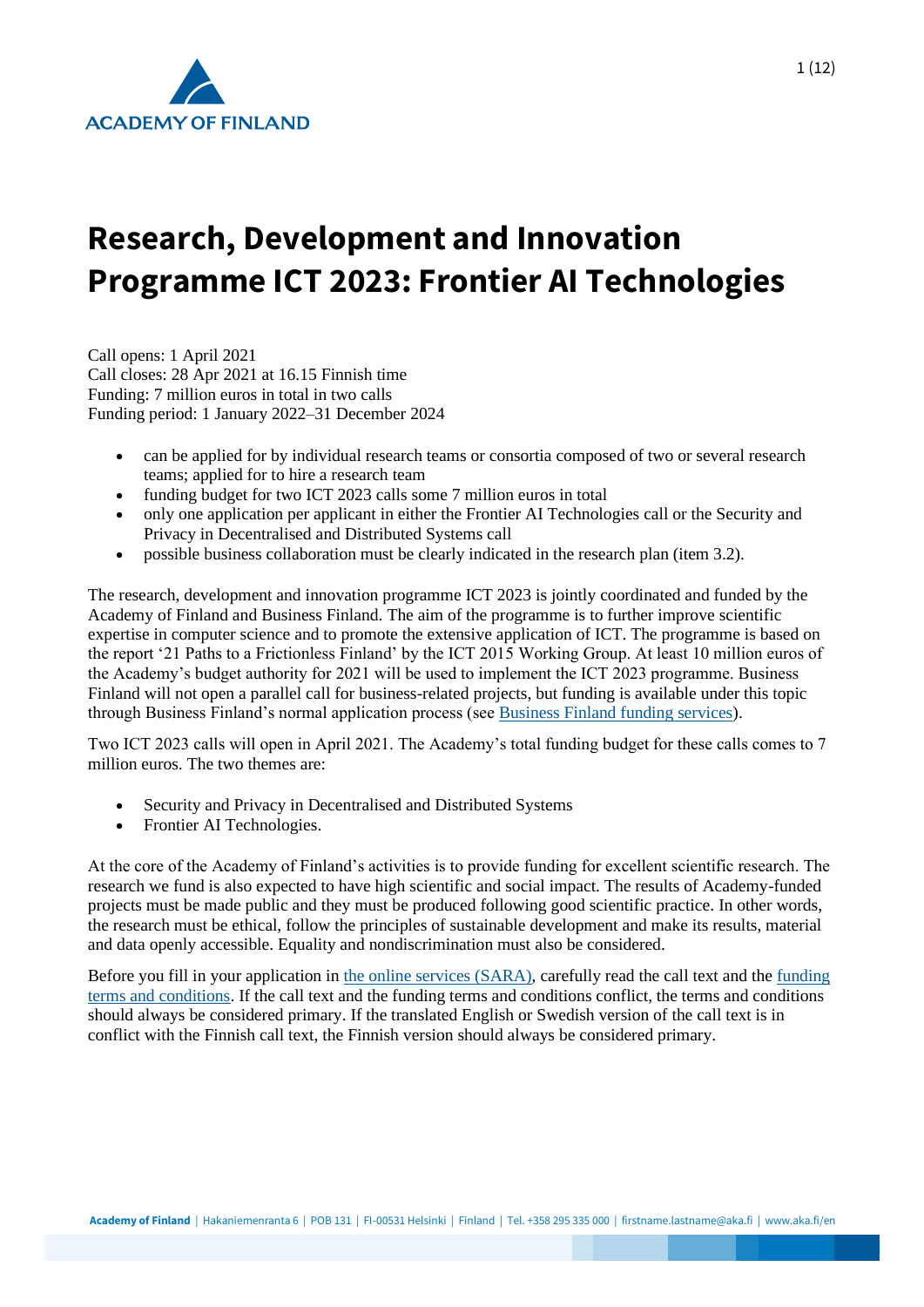

# **Background and objectives**

The success of methods based on artificial intelligence (AI) has led to an explosive increase in AI applications in a number of different sectors in recent years. On the other hand, the operating principles of AI methods are often difficult to understand, which complicates and restricts their usability and effectiveness. In order to better understand, trust and effectively manage AI applications and their results, so-called explainable artificial intelligence (XAI) will play an increasingly important role. On the other hand, computing related to AI-based solutions has been found to have a significant carbon footprint. For this reason, future sustainable AI methods must be more environmentally friendly. This can be achieved, among other things, by making them more efficient both computationally and in terms of resources.

Finland has strong traditions in AI research in the area of machine learning. The purpose of the present call is to support not only machine learning research but also research into new AI methods, which can expand the research field alongside pure statistical machine learning by developing new AI methods based on symbolic rules/logic, or by combining statistical methods with other approaches.

Methodologically, the call focuses on the following research topics, for instance:

- combinations of symbolic and statistical AI methods and other approaches combining different AI methods
- symbolic (logical, rules-based) AI methods
- deep learning, reinforcement learning, statistical modelling
- methods to improve the explainability, comprehensibility, reliability and verifiability of AI
- resource-efficient AI methods
- AI methods using edge AI or other distributed computing
- AI methods utilising fragmented/heterogeneous datasets.

In addition to developing AI methods, research projects funded in this call can include case studies on realworld problems. The above is subject to the condition that the research cannot be pure applied research, but the scientific results must promote AI technologies, algorithms or methods.

## **Who can apply?**

The funding may be applied for by individual research teams or consortia composed of two or more research teams. The consortium parties may represent one or several research organisations.

A consortium application is an application built around a joint research plan, where each party to the consortium applies for funding. The Academy treats the consortium application as a single application, although the funding is granted to each subproject separately. Consortium compositions cannot be changed after the call deadline. [Read the guidelines for consortium applications.](https://www.aka.fi/en/research-funding/apply-for-funding/how-to-apply-for-funding/az-index-of-application-guidelines2/consortium-applications/)

In addition to a doctoral degree, the principal investigator (PI) of the proposed project must also have other significant scientific merits. Usually the PI is a researcher at the professor or docent (adjunct professor) level. In addition, the applicant must have a close connection with Finland to support the implementation of a multi-year project. This connection must be evident from the application.

#### **Special terms and restrictions**

The funding is primarily intended towards the salaries of researchers who work full-time on the project and for other project costs. The PI's salary costs may, under certain limitations, be incorporated into the total project costs. Read more in the call text under 'Funding to be applied for and funding period'.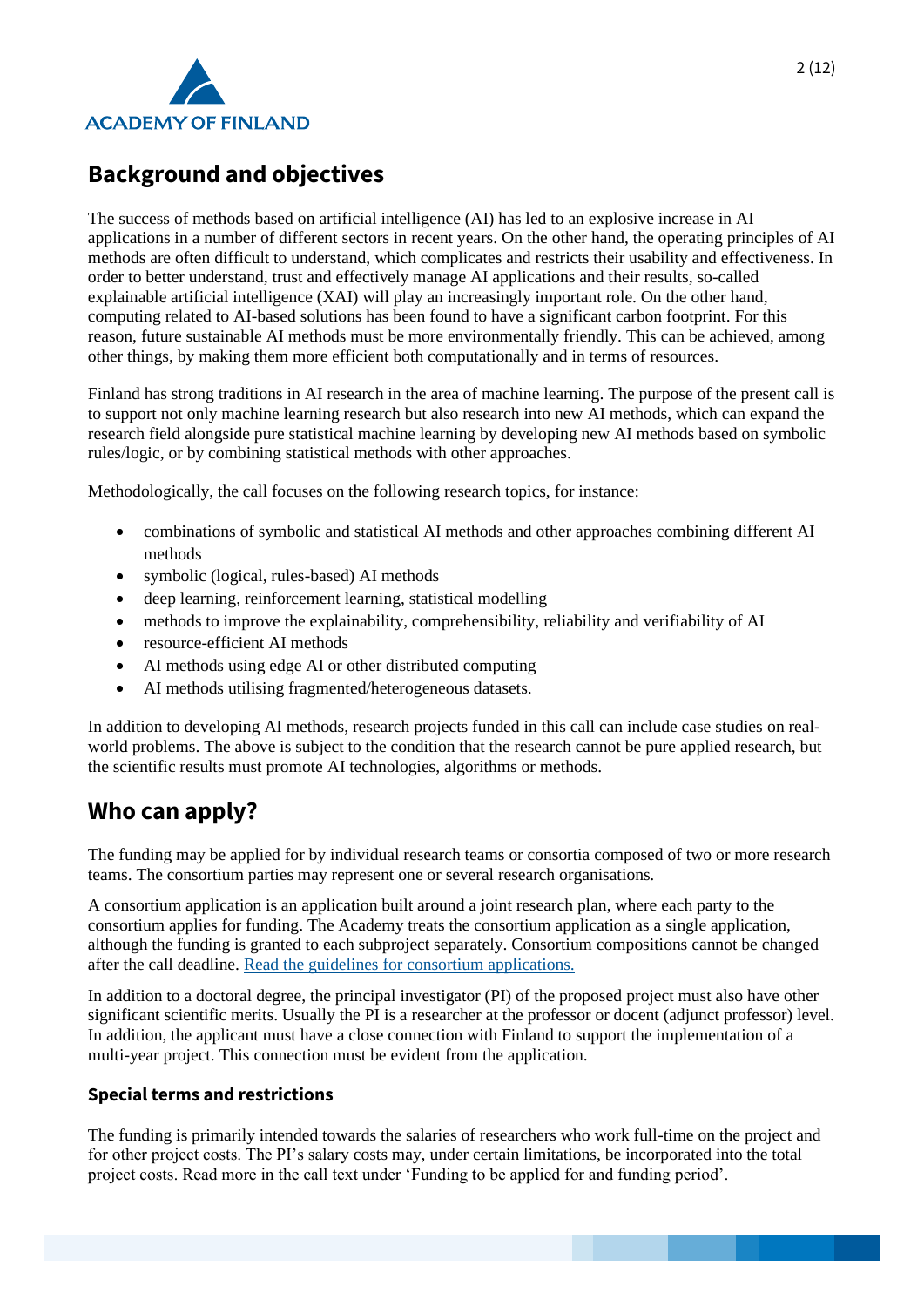

**The Academy will review only one ICT 2023 application per applicant in either the Frontier AI Technologies call or the Security and Privacy in Decentralised and Distributed Systems call.** If you submit an application to both calls or submit more than one application to one of the calls, we will only review the first application submitted. Applications that are not reviewed will not be eligible for funding.

If you are applying for funding and have ongoing Academy funding, you must submit an interim report in the online services on each ongoing project. [Read the guidelines on drafting the interim report.](https://www.aka.fi/en/research-funding/apply-for-funding/how-to-apply-for-funding/az-index-of-application-guidelines2/interim-report/) If you have not submitted a final report on a completed, Academy-funded project, we may decide not to process your application.

Members of the Academy Board, research councils and the Strategic Research Council will not be granted Academy funding during their terms.

Funding cannot be granted to a person who has participated in the planning of the call to an extent likely to give them a comparative advantage over other applicants.

We will not process an application if the applicant has been found guilty of research misconduct in the three years preceding the year of the call.

# **Funding to be applied for and funding period**

The Academy of Finland is prepared to fund research projects within the two ICT 2023 calls with a total of 7 million euros.

The funding period is three years: 1 January 2022–31 December 2024.

Academy research funding is granted to Finnish sites of research (usually universities or research institutes), unless there are special reasons for not doing so. The PI of the funded project must have a close connection with Finland to support the implementation of a multi-year project. The funded researchers may, however, spend time working abroad during their funding period.

The application must contain a funding plan drafted in line with the full cost model, including the funding to be applied for from the Academy (up to 70% of the total project costs). [Read more about the full cost model.](https://www.aka.fi/en/research-funding/apply-for-funding/how-to-apply-for-funding/az-index-of-application-guidelines2/full-cost-model/)

You can apply for Academy funding to cover, for example, the following direct research costs:

- research team salaries
- PI's salary costs (under certain limitations)
- salaries of researchers returning to Finland
- essential implementation costs
- travel expenses
- collaboration and mobility in Finland
- international collaboration and mobility
- preparation of international projects.

Academy funding cannot be used for economic activity. [Read more about the eligibility of economic](https://www.aka.fi/en/research-funding/apply-for-funding/how-to-apply-for-funding/az-index-of-application-guidelines2/economic-operator/)  [operators.](https://www.aka.fi/en/research-funding/apply-for-funding/how-to-apply-for-funding/az-index-of-application-guidelines2/economic-operator/)

#### **Research team salaries**

As a rule, staff hired with Academy research funding must have an employment relationship. We recommend that they be hired for a period of employment no shorter than the funding period, unless a shorter contract is necessary for special reasons dictated by the implementation of the research project. Short-term research, study or other assignments may also be carried out in the form of outsourced services, if it is determined to be necessary for the project.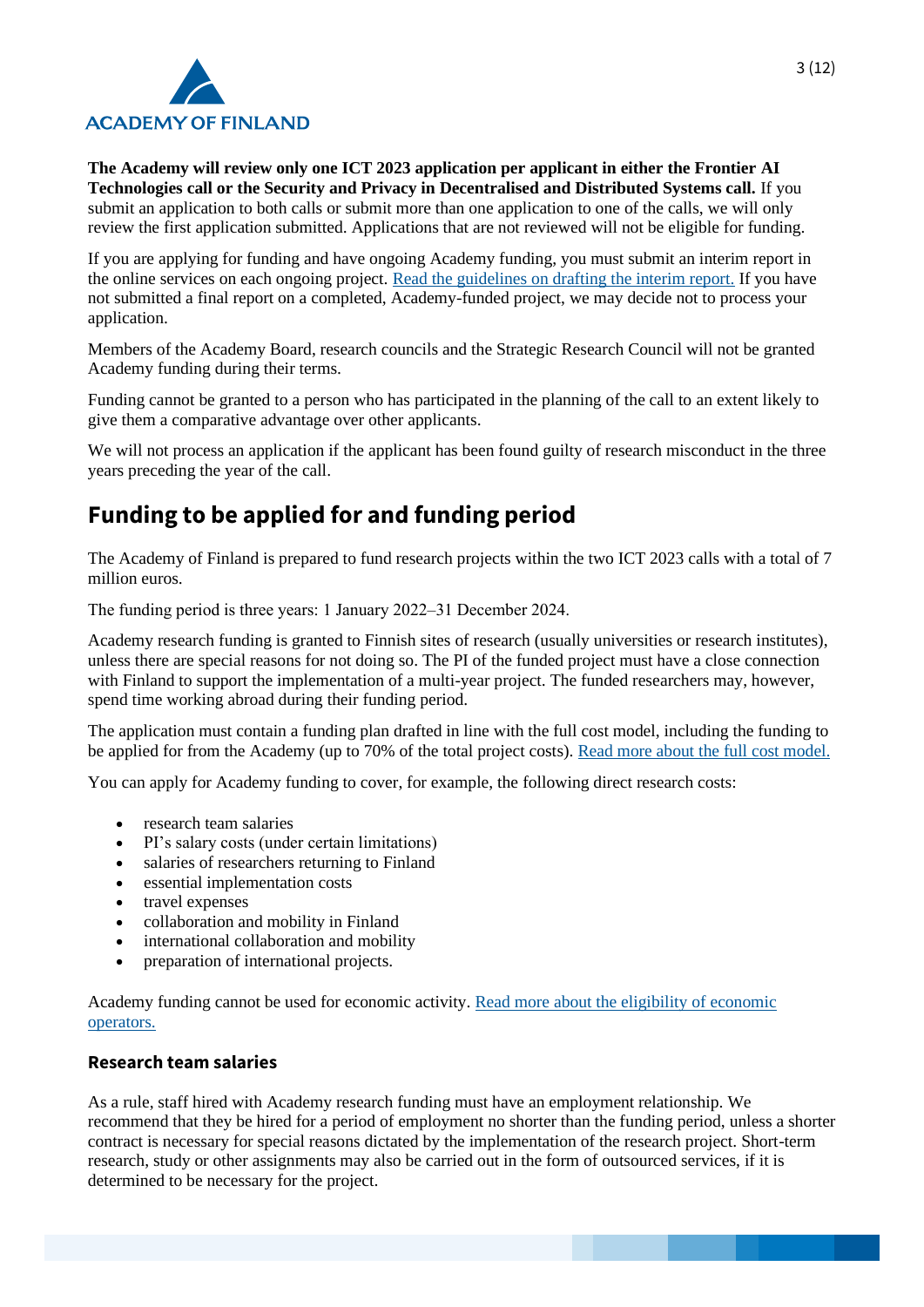

#### **What is required from the site of research?**

We require that the site of research (e.g. university) provides the research project with all necessary basic facilities. These are determined based on the nature of the research and are the same as those available to other research staff at the site: office and laboratory premises, equipment (incl. computer equipment), and telecommunications, telephone, mailing, copying and library services. When accepting the funding, the site of research is responsible for ensuring that necessary statements and permits from ethics committees have been obtained before the start of the project.

The costs of ensuring immediate open access to peer-reviewed articles are included in the overheads of the site of research and are thus part of the basic facilities provided by the site. The costs associated with storing and sharing research data are regarded as overheads for the project's site of research, but they may also be legitimately accepted as research costs to be covered with Academy research funding. The site of research also commits to ensuring that the data management plan can be implemented at the site of research, and that the measures to be taken comply with good data management practice. Read more in the [guidelines on the](https://www.aka.fi/en/research-funding/apply-for-funding/how-to-apply-for-funding/az-index-of-application-guidelines2/commitment-by-site-of-research/)  [commitment by the site of research.](https://www.aka.fi/en/research-funding/apply-for-funding/how-to-apply-for-funding/az-index-of-application-guidelines2/commitment-by-site-of-research/)

The application must also include the overheads percentage, indirect employee costs and coefficient for effective working hours of the site of research. The site of research will see to that this information is kept up to date in the online services.

When the site of research is a university or a research institute, as a rule, the funding must be applied for VAT included. Consult the financial administration at the site of research for more information. The Academy's funding may also cover VAT costs, but only on certain conditions (see [Value added tax](https://www.aka.fi/en/research-funding/apply-for-funding/how-to-apply-for-funding/az-index-of-application-guidelines2/value-added-tax/) and read more in the [funding terms and conditions\)](https://www.aka.fi/en/research-funding/apply-for-funding/how-to-use-funding/).

#### **Funding plan**

In the application, provide a **cost estimate** including an estimate of the annual amount of funding needed, itemised by type of expenditure. Also include a **funding plan** that shows all funding granted for the project as well as funding that will be provided by the site of research if the project is launched. Before submitting the application, applicants must agree with the administration at their own organisation on the contribution of the site of research to the funding of the project. Only costs that pass through the books of the site of the research must be included in the total costs. **You must check with your own organisation** whether the funding planned as the own funding contribution suits this purpose. The funding applied for from the Academy must not exceed 70% of the total project costs. The cost estimate must be realistic.

All research costs must be justified in the free-text field in the online services under 'Funding for the project'.

#### **Salary costs of principal investigator**

Academy funding for research projects (Academy Projects, Targeted Academy Projects and Academy Programme Projects) is primarily intended for the salaries of full-time researchers working on the projects and for other research costs.

As a rule, funding is not granted for the salary of the project PI. However, the PI's salary costs may, **under certain limitations**, be incorporated into the total project costs. The PI's salary is entered under 'Salary of principal investigator' in the online services.

#### **Including PI's salary for project management in total project costs**

The PI's salary costs may be incorporated into the total project costs in accordance with what is stated under the tab 'Salary of principal investigator' in the online services. In order for the salary costs to be eligible, the PI's tasks must be clearly specified.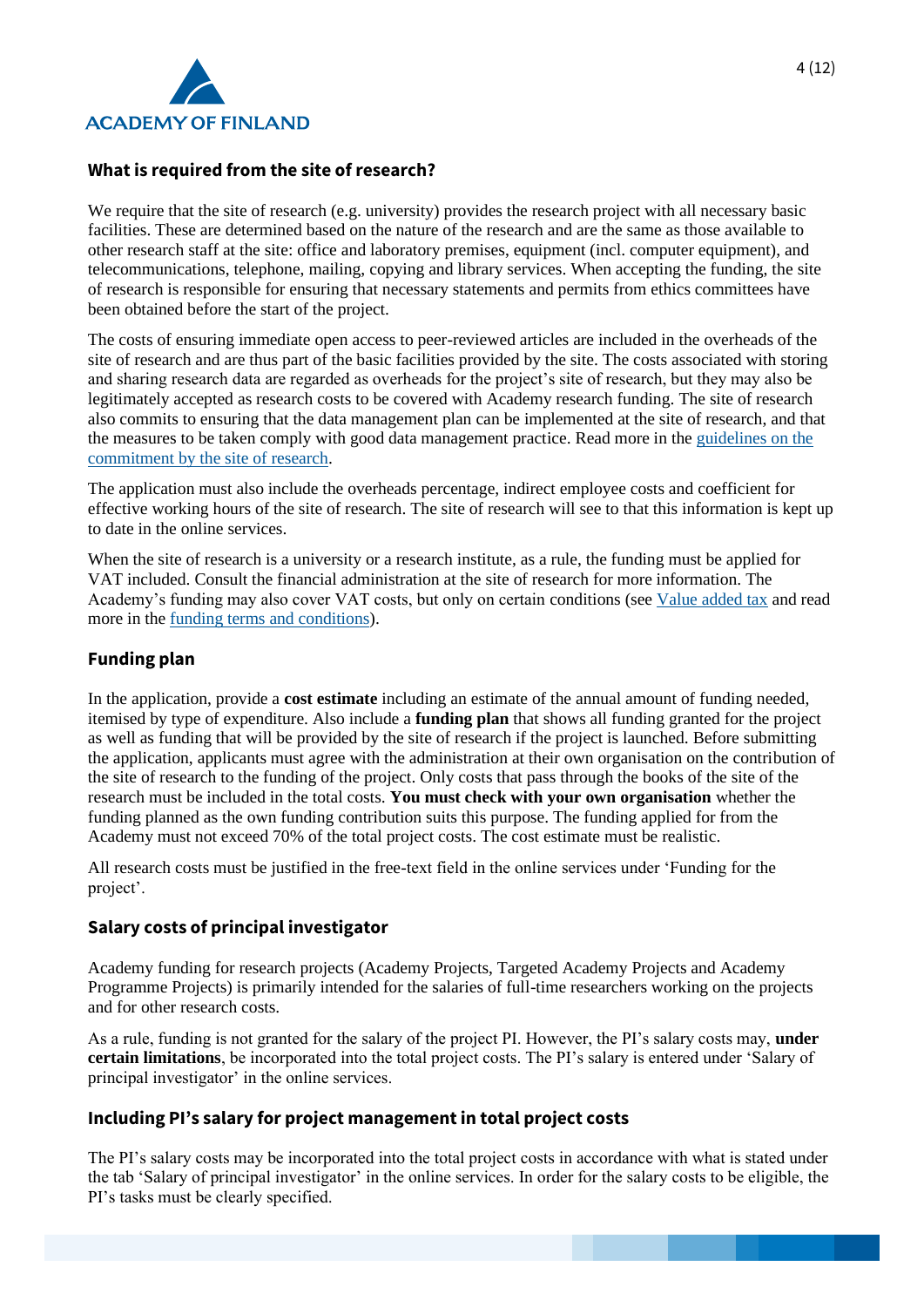

The salary costs must not be significant in relation to the project's total costs. For example, a four-year research project must not include more than six months of the PI's effective working hours. This is equivalent to approximately 1.5 months a year.

#### **Applying for funding for PI's salary for research**

The Academy may grant funding for the PI's salary for no more than a year for well-justified reasons, such as working abroad, returning to Finland or transferring to another research organisation or a company in Finland. Possible business collaboration must fulfil the terms set out in the Academy's [funding terms and](https://www.aka.fi/en/research-funding/apply-for-funding/how-to-use-funding/)  [conditions.](https://www.aka.fi/en/research-funding/apply-for-funding/how-to-use-funding/)

A condition is that the research-related reasons and the PI's tasks must be clearly presented on the tab 'Salary of principal investigator' in the online services. The funding cannot be used for this purpose unless it is mentioned in the conditions accompanying the funding decision.

#### **Granting salary funding to PI with no employment relationship**

If the PI does not have an employment relationship with, for example, a university or research institute, they must explain how their salary will be covered during the funding period on the tab 'Salary of principal investigator' in the online services.

Retired researchers can be granted funding on the same grounds as other researchers.

#### **Mobility aid in research projects**

The mobility aid is applied for as research costs related to the implementation of the research plan. The aid is applied for in accordance with the practices of the site of research.

In the online services, the aid is applied for on the tab 'Funding for the project' under 'Travel expenses'. The mobility aid must be justified. [Read more about the mobility aid.](https://www.aka.fi/en/research-funding/apply-for-funding/how-to-apply-for-funding/az-index-of-application-guidelines2/mobility-allowance-in-research-projects/)

# **How applications are submitted and become pending, publicity of applications**

#### **How to submit and supplement the application**

The non-negotiable call deadline also applies to consortia. The deadline for applications is 28 April 2021 at 16.15 Finnish time.

Make sure to submit the application in good time before the deadline. The system will only accept applications that contain all obligatory information. The joint consortium application is submitted by the consortium PI. The PI can submit the consortium application only after all subprojects have tagged their applications as complete.

You can edit and supplement the application until the deadline. You can make changes to a submitted application (e.g. change appendices), but you must make them before the deadline. If you notice that your application lacks important information after the deadline, immediately get in touch with the call's contact person, so that they can reopen the application for you. Make sure to re-submit the application after you have supplemented it. We will consider the supplemented information insofar as it is possible in view of the review and decision-making process. We may ask you to supplement the application. If you do not supplement the application by the given deadline, we may decide not to process it. You must make sure that your contact details (email address) are up to date. If you have not submitted a final report on a completed, Academy-funded project, we may decide not to process your application.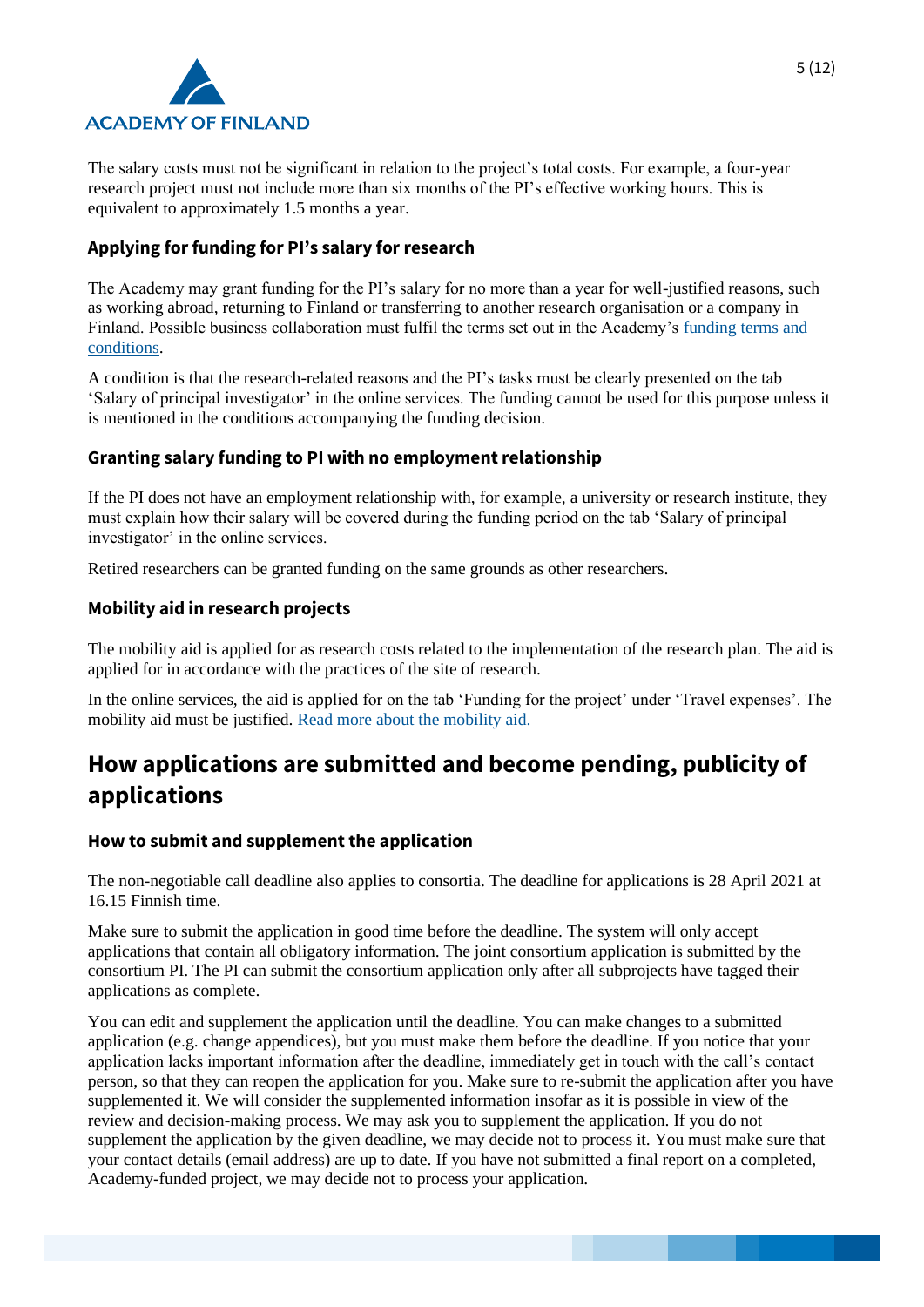

**An application will not be processed** if the applicant or the application does not meet the competence requirements or other key requirements, or if the application otherwise does not qualify for processing. A research council or another decision-making body may decide not to process and not to fund an application based on science policy objectives or if it is apparent for some other reason that the applicant cannot receive funding with the submitted application. [Read more about the circumstances that may cause the Academy not](https://www.aka.fi/en/research-funding/peer-review-and-funding-decision/review-and-decision-making/)  [to process or review an application.](https://www.aka.fi/en/research-funding/peer-review-and-funding-decision/review-and-decision-making/)

#### **How the application becomes pending**

According to section 17 of the Finnish Administrative Procedure Act and section 8 of the Act on Electronic Services and Communication in the Public Sector, the sender is responsible for the application arriving by the set deadline. An application becomes pending at the Academy when the online application and the obligatory appendices have been submitted in the online services. The system will confirm a successful submission by sending an email to the address you have provided.

#### **Publicity and data protection**

Except for the research plan, plan of intent, abstract and interim report, which are primarily subject to professional secrecy, the application and its appendices are public documents. For example, the CV is a public document and as such must not include any confidential information. This publicity is based on the Finnish Act on the Openness of Government Activities. The Academy is committed to following regulations on data protection. The GDPR-compliant privacy statement concerning the research funding process is available on our website under [Data protection.](https://www.aka.fi/en/contacts/data-protection-in-the-academy-of-finland/)

# **Application parts and guidelines**

The application consists of forms completed in the online services and PDF appendices. As an applicant, you have the right to submit your application in Finnish or Swedish, **but we ask that you to submit it in English** to facilitate the international review.

Most of the links below take you to the  $A-Z$  index of application guidelines.

#### **The online application contains the following parts**

#### **Personal data**

- Personal details
- Degrees (most recent one first); parental leaves etc. may be filled in under 'Additional information'
- Titles of docent and professorships
- The CV filled in under the personal details will not form part of the application. The CV is filled in on the CV tab.

#### **CV**

• [CV following the template,](https://www.aka.fi/en/research-funding/apply-for-funding/how-to-apply-for-funding/az-index-of-application-guidelines2/cv-guidelines/) no more than two pages

#### **Consortium parties (if applicable)**

- Details on each party (name, email address, organisation and country)
- Read th[e guidelines for consortium applications.](https://www.aka.fi/en/research-funding/apply-for-funding/how-to-apply-for-funding/az-index-of-application-guidelines2/consortium-applications/)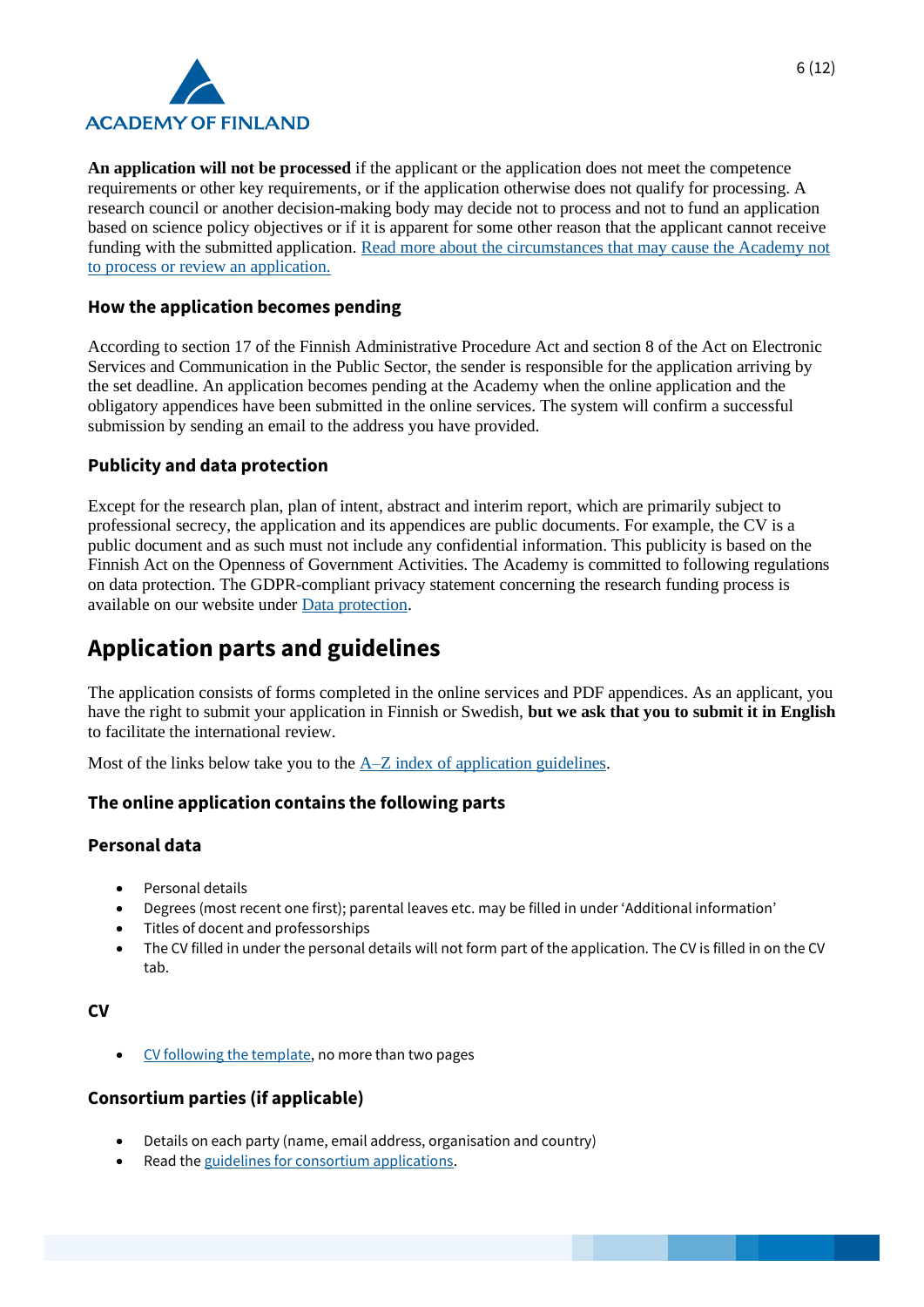

#### **General information**

- Details on the site of research
- Title of research project in English and Finnish/Swedish
- Research fields (at least one, no more than five)[. See the research field classification.](https://www.aka.fi/en/research-funding/apply-for-funding/how-to-apply-for-funding/az-index-of-application-guidelines2/research-field-classification/)
- Keywords in English and Finnish/Swedish

#### **Abstract**

- Maximum length 2,500 characters including spaces
- Brief overview of scientific and societal objectives, research methods and data as well as expected research results and impact
- [Read more about the abstract.](https://www.aka.fi/en/research-funding/apply-for-funding/how-to-apply-for-funding/az-index-of-application-guidelines2/abstract/)

#### **Research plan**

- Maximum length 12 pages, 15 pages for consortium projects
- [See the guidelines on the structure of the research plan.](https://www.aka.fi/en/research-funding/apply-for-funding/how-to-apply-for-funding/az-index-of-application-guidelines2/research-plan-structure/2021/research-plan-structure---academy-programmes-and-targeted-academy-programmes/)
- **If the project involves business collaboration, that collaboration must be clearly indicated in the research plan under item 3.2, Collaborators and their key merits in terms of the project.**
- See th[e how-to guides for the online services.](https://www.aka.fi/en/online-services/)

#### **Most relevant publications and other key outputs**

- Up to ten of your (or the consortium's) most important project-relevant publications and up to ten of your (or the consortium's) most important key outputs, with justifications.
- You can retrieve publication details from th[e VIRTA publication information service.](https://wiki.eduuni.fi/display/cscvirtajtp/VIRTA+in+English) [Also see our how-to](https://www.aka.fi/en/online-services/)  [guide for the online services.](https://www.aka.fi/en/online-services/)
- Details on publications may also be entered manually. Obligatory information: author(s), title, year of publication, name of series/journal, type of publication (the type will not be shown in the PDF version of the application).

#### **Mobility**

- Enter information on planned national and international mobility within the project, itemised by person.
- [See more information on mobility.](https://www.aka.fi/en/research-funding/apply-for-funding/how-to-apply-for-funding/az-index-of-application-guidelines2/mobility/)

#### **Collaborators**

- Project collaborators, itemised by collaborator (name, organisation, country)
- Describe the collaborators' project-relevant key merits and provide justifications for choosing them in section 3.2 of the research plan.
- If necessary, append a letter of commitment. See th[e guidelines on the letter of commitment.](https://www.aka.fi/en/research-funding/apply-for-funding/how-to-apply-for-funding/az-index-of-application-guidelines2/letter-of-commitment/)

#### **Affiliations**

• Research infrastructures: Indicate what kinds of equipment, resources or data reserves provided by national or international research infrastructures the project plans to use. The menu includes infrastructures included in Finland's national roadmap and/or ESFRI's roadmap. Other possible infrastructures are entered in a free-text field[. Read more about research infrastructures.](https://www.aka.fi/en/research-funding/programmes-and-other-funding-schemes/research-infrastructures/)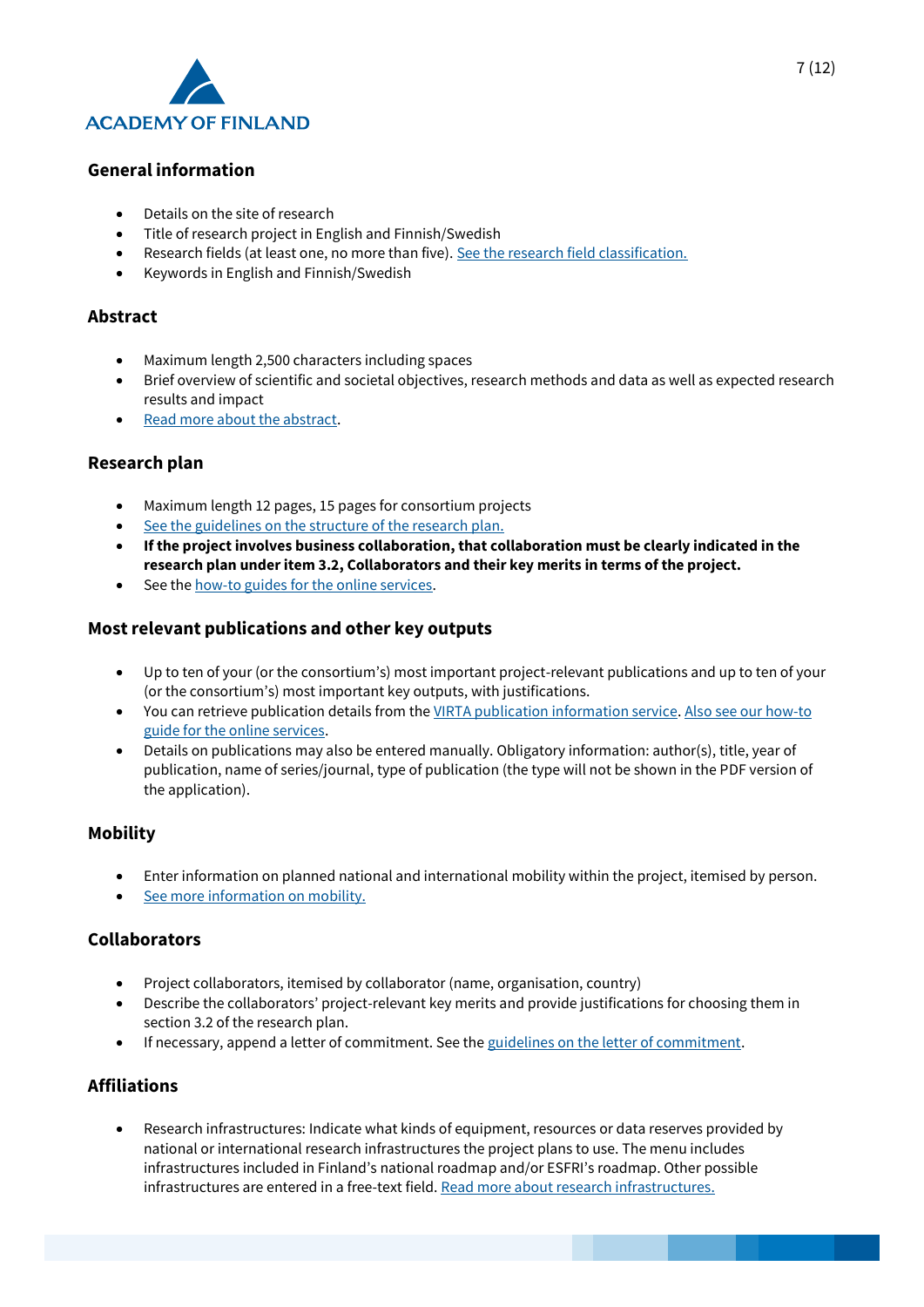

- Centres of Excellence in Research: [Read more about Centres of Excellence.](https://www.aka.fi/en/research-funding/programmes-and-other-funding-schemes/finnish-centres-of-excellence/)
- Finnish Flagships: [Read more about the Finnish Flagship Programme.](https://www.aka.fi/en/research-funding/programmes-and-other-funding-schemes/flagship-programme/)

#### **Research ethics**

- Ethical permit for project and/or animal testing permit (yes/no)
- Found guilty of research misconduct (yes/no). We will not process a funding application if the applicant has been found guilty of research misconduct in the three years preceding the year of the call.
- The research ethics description is entered under section 4.1 of the research plan.
- [See the ethical guidelines.](https://www.aka.fi/en/research-funding/apply-for-funding/how-to-apply-for-funding/az-index-of-application-guidelines2/ethical-questions/)

#### **Funding for the project**

- The project's funding follows the [full cost model](https://www.aka.fi/en/research-funding/apply-for-funding/how-to-apply-for-funding/az-index-of-application-guidelines2/full-cost-model/). The Academy's funding contribution to the research costs comes to no more than 70%.
- Before you can fill in the cost estimate, you must first select the site of research on the tab 'General information'.
- The site of research maintains the following percentages: effective working hours, indirect employee costs, overheads percentage and [VAT.](https://www.aka.fi/en/research-funding/apply-for-funding/how-to-apply-for-funding/az-index-of-application-guidelines2/value-added-tax/)
- Enter the funding period.
- Enter salaries and other costs.
- Enter other funding sources and their funding contributions. You must immediately notify us if you receive funding from other sources for the same purpose after your application to the Academy has been submitted.
- Justify the funding to be applied for. The cost estimate must be realistic.
- The [PI's salary costs may, under certain limitations, be incorporated into the total project costs](https://www.aka.fi/en/research-funding/apply-for-funding/how-to-apply-for-funding/az-index-of-application-guidelines2/salary-of-principal-investigator/): for project management and/or research. The justifications are entered on the tab 'Salary of principal investigator' in the online services.
- Consult the administration at your site of research when filling in budget details. Read more about the funding in the call text under 'Funding to be applied for and funding period'.
- Commitment by site of research. Make sure you have a commitment from your site of research (usually a university or research institute) to supporting the project. Read more in the guidelines on the commitment [by the site of research.](https://www.aka.fi/en/research-funding/apply-for-funding/how-to-apply-for-funding/az-index-of-application-guidelines2/commitment-by-site-of-research/)

#### **Salary of principal investigator**

- Justifications, i[f salary costs for the PI](https://www.aka.fi/en/research-funding/apply-for-funding/how-to-apply-for-funding/az-index-of-application-guidelines2/salary-of-principal-investigator/) are included in the funding plan
- The PI's salary costs may, under certain limitations, be incorporated into the total project costs: for project management and/or research.
- If the PI does not have a permanent employment relationship, include a salary plan for the PI for the entire funding period.
- Read more about the PI's salary in the call text under 'Funding to be applied for and funding period'.

#### **Public project description**

- Maximum length 1,000 characters including spaces
- Popular and reader-friendly description of the research project in English and Finnish/Swedish
- We will use the project description in our communications on the funded research project. The project description is also stored a[t fi,](https://research.fi/en/) a service that makes available information on research conducted in Finland.
- Read th[e guidelines on the public project description.](https://www.aka.fi/en/research-funding/apply-for-funding/how-to-apply-for-funding/az-index-of-application-guidelines2/public-project-description/)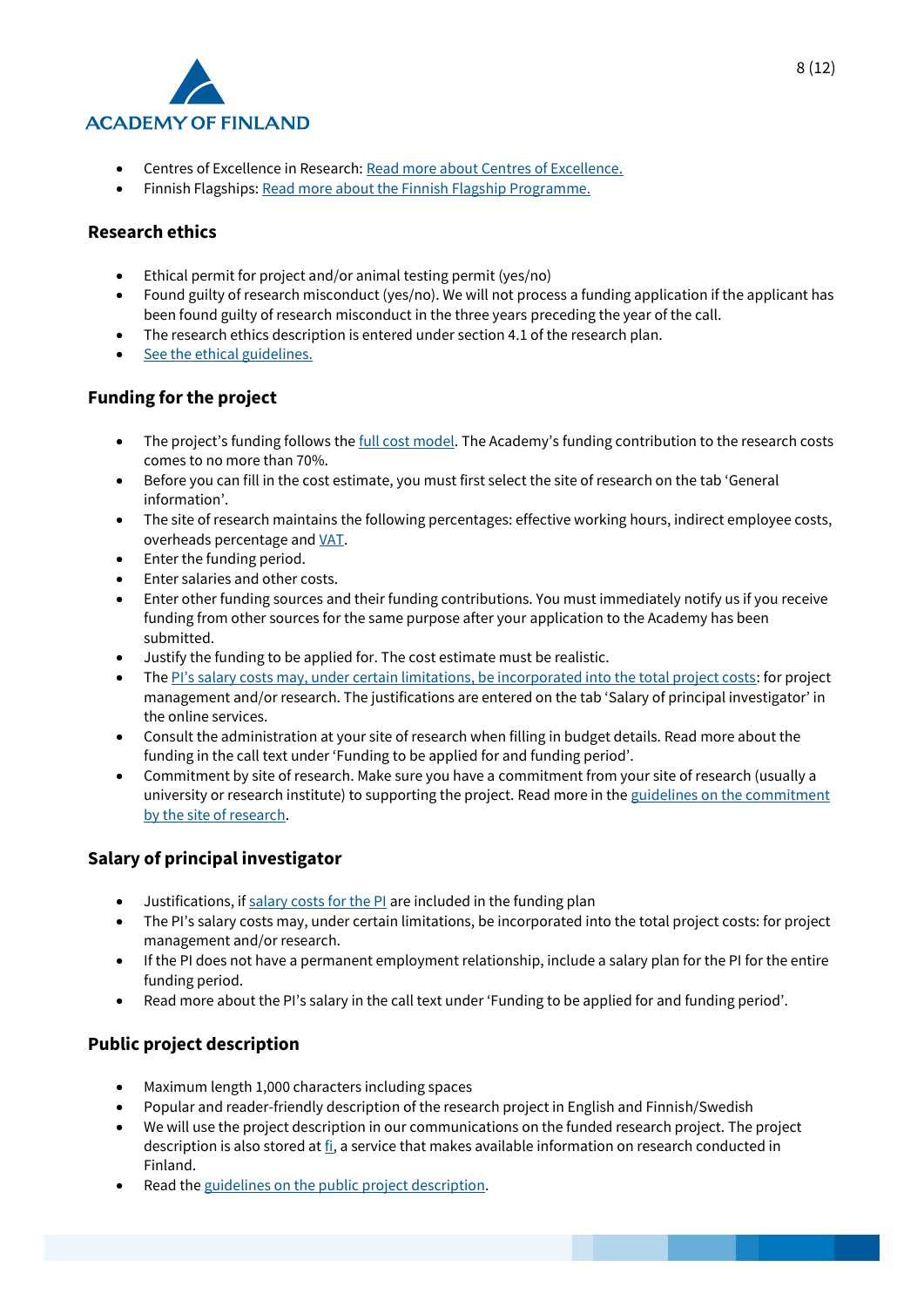

#### **Appendices**

#### **A. Individual application (not consortium application)**

• Appendices must be PDF files.

Obligatory appendices:

• Complete list of publications. [Read the guidelines on the structure of the list of publications.](https://www.aka.fi/en/research-funding/apply-for-funding/how-to-apply-for-funding/az-index-of-application-guidelines2/list-of-publications/)

#### Case-specific appendices:

- **Business collaboration plan (see instructions below)**
- Letter of commitment: See the [guidelines on the letter of](https://www.aka.fi/en/research-funding/apply-for-funding/how-to-apply-for-funding/az-index-of-application-guidelines2/letter-of-commitment/) commitment.

#### **B. Consortium application**

• Appendices must be PDF files.

#### Appendices of consortium PI:

Obligatory appendices:

• Complete list of publications. [Read the guidelines on the structure of the list of publications.](https://www.aka.fi/en/research-funding/apply-for-funding/how-to-apply-for-funding/az-index-of-application-guidelines2/list-of-publications/)

Case-specific appendices:

- **Business collaboration plan (see instructions below)**
- Letter of commitment: See the [guidelines on the letter of commitment.](https://www.aka.fi/en/research-funding/apply-for-funding/how-to-apply-for-funding/az-index-of-application-guidelines2/letter-of-commitment/)

Appendices by PI of consortium subproject:

Obligatory appendices:

• Complete list of publications. [Read the guidelines on the structure of the list of publications.](https://www.aka.fi/en/research-funding/apply-for-funding/how-to-apply-for-funding/az-index-of-application-guidelines2/list-of-publications/)

#### Case-specific appendices:

• Letter of commitment: See the [guidelines on the letter of commitment.](https://www.aka.fi/en/research-funding/apply-for-funding/how-to-apply-for-funding/az-index-of-application-guidelines2/letter-of-commitment/)

#### **Authorisation**

- You can authorise another person to supplement or view your application.
- Start by entering the person's name in the field.
- The person must have an account in the Academy's online services (SARA).
- You cannot authorise more than one person at a time to edit a field in your application, and you cannot edit that same field while the authorisation is active.
- Do not authorise yourself.
- See technical instructions on the authorisation process in th[e how-to guides for the online services.](https://www.aka.fi/en/online-services/)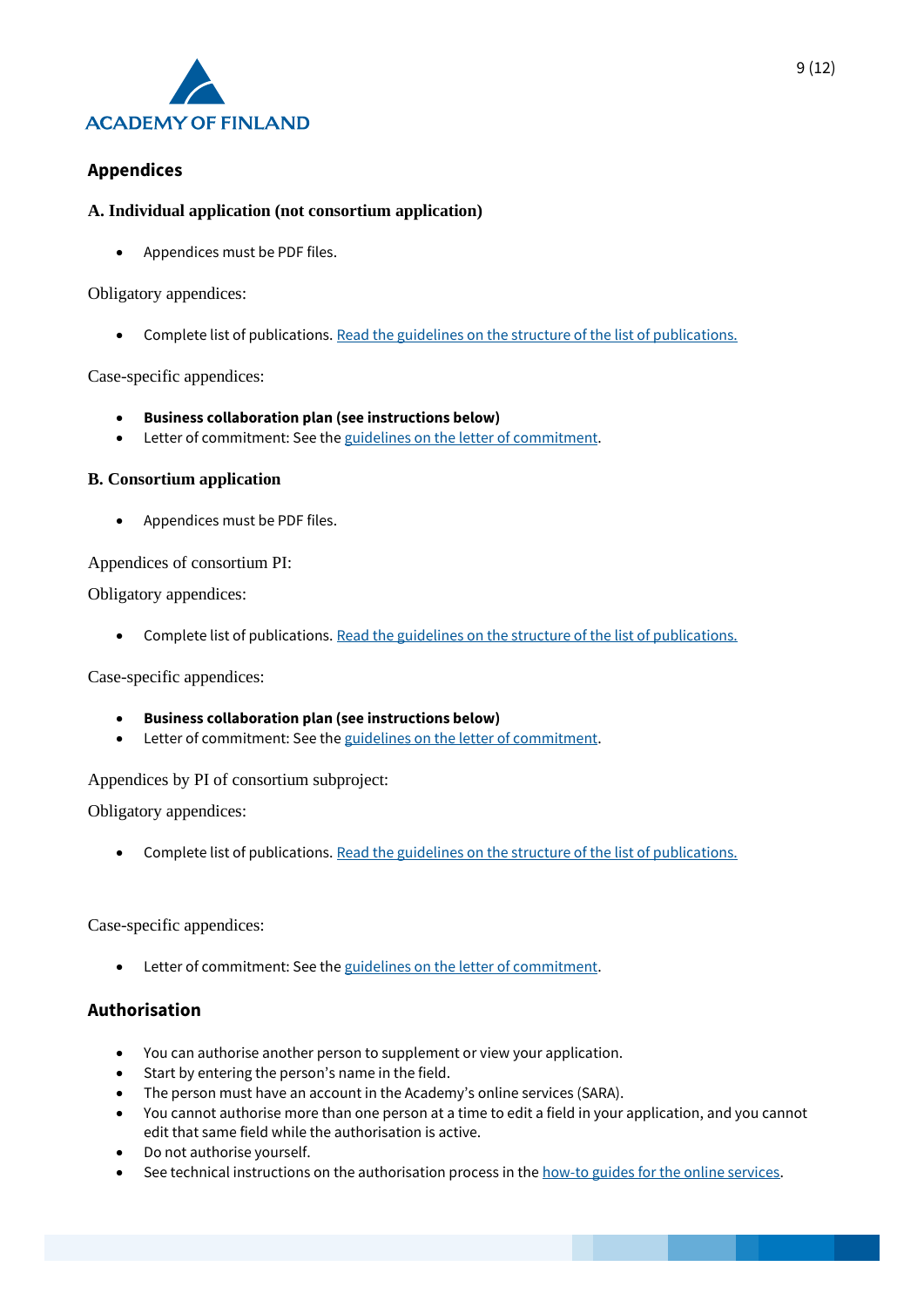

#### **Submit application**

- You can submit the application when you have filled in or attached all the necessary information.
- A red warning triangle on the tab tells you that some information is missing.
- You can supplement the application until the deadline. Resaving will replace the earlier version.
- If you want to supplement the application after the deadline, please get in touch with the contact persons listed in the call text.

#### **Interim report**

- If you are applying for funding and have ongoing Academy funding, you must draw up an interim report in the online services on each ongoing project before the call deadline. Read the guidelines on drafting the [interim report.](https://www.aka.fi/en/research-funding/apply-for-funding/how-to-apply-for-funding/az-index-of-application-guidelines2/interim-report/)
- Also see th[e How-to guides for the online services.](https://www.aka.fi/en/online-services/)

#### **Instructions for drafting business collaboration plan**

If the project involves business collaboration, that collaboration must be clearly indicated in the research plan under item 3.2, Collaborators and their key merits in terms of the project. In addition, the application must include a business collaboration plan as a separate appendix (only one plan regardless of the number of companies, no more than 3 pages):

- List all project parties.
- Describe the collaboration as well as the management and research duties included in the project.
- Describe the mechanisms by which the project will integrate all participating organisations and individual researchers.
- Describe, if relevant, the implementation of intersectoral researcher exchange.
- Define each PI's required input to the project, and justify why each party's expertise is necessary to achieve the project's objectives.
- Describe the complementary roles of the parties involved, and explain which research results can be jointly utilised by the participating companies.
- Describe the application potential of the results.
- Make sure that the collaboration plan's length and details are proportional to the size of the project. The plan should be extensive enough to ensure that the project parties will work together as one whole.

In the Academy's online services, enter as consortium parties only parties that are applying for funding from the Academy.

If the project involves business collaboration, also familiarise yourself with the [Academy's terms and](https://www.aka.fi/en/research-funding/apply-for-funding/how-to-use-funding/)  [conditions](https://www.aka.fi/en/research-funding/apply-for-funding/how-to-use-funding/) concerning business collaboration.

## **How the application is reviewed**

Academy of Finland funding is granted based on peer review. We mainly use foreign experts as reviewers.

The review of applications follows a single-stage process. The applications will be reviewed by an international panel. The panel drafts one review report on each application. The review report is subject to professional secrecy.

#### **Review criteria**

• how the project supports the objectives of the call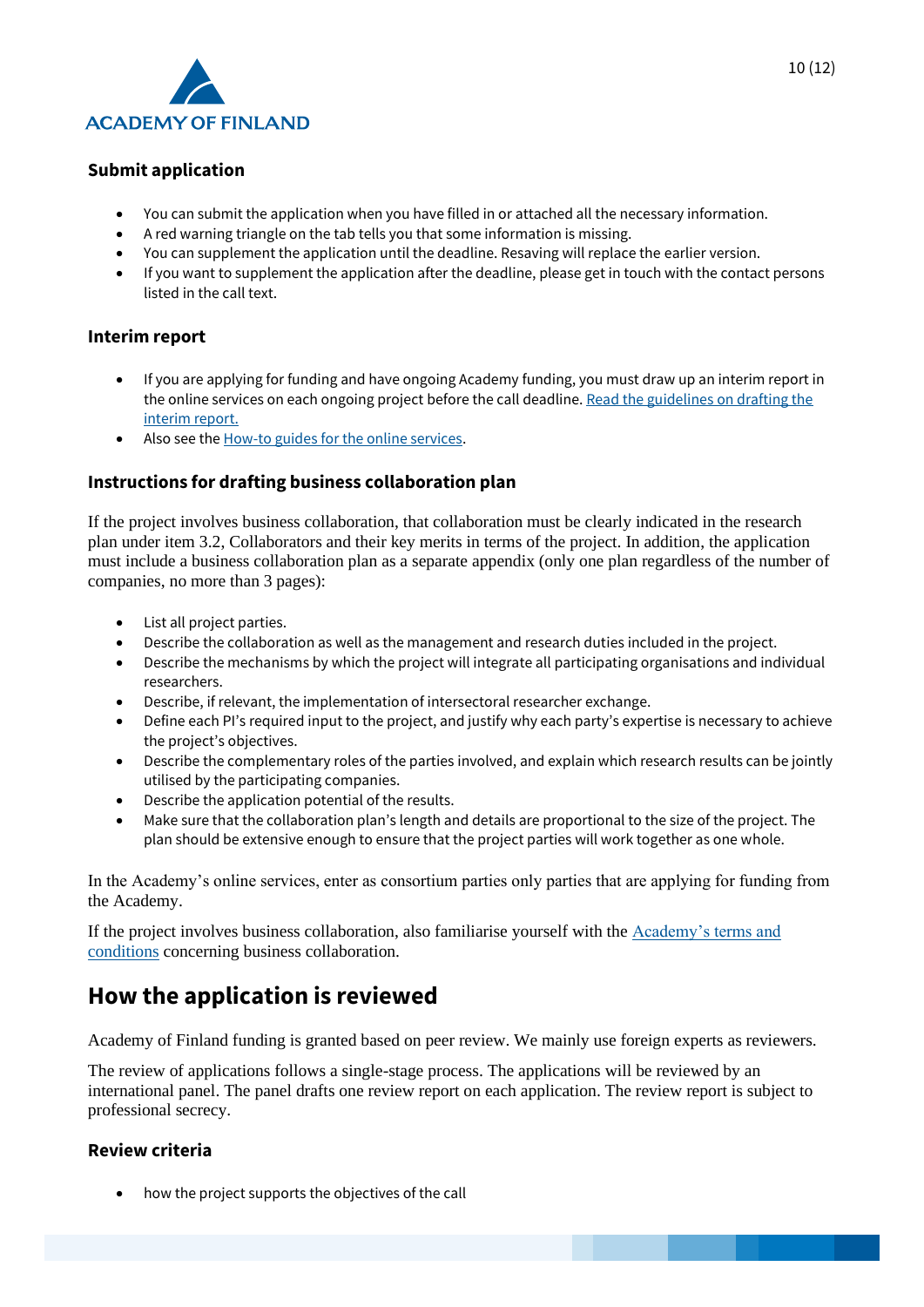

- scientific quality, innovativeness and novelty value of the research as well as its impact within the scientific community
- competence of applicant/research team in terms of project implementation
- feasibility of research plan (incl. research ethics)
- quality of research environment and collaborative networks
- researcher mobility and researcher training
- added value of collaboration between consortium parties.

Read the review questions that will be used in the review: [ICT 2023 review form](https://www.aka.fi/globalassets/1-tutkimusrahoitus/2-arviointi-ja-paatoksenteko/3-arviointiohjeet-ja-lomakkeet/review-form-2021-ict2023.pdf) and [review guidelines.](https://www.aka.fi/globalassets/1-tutkimusrahoitus/2-arviointi-ja-paatoksenteko/3-arviointiohjeet-ja-lomakkeet/instructions-for-reviewing-academy-programme-targeted-call.pdf) The review guidelines and form are only available in English.

#### **Two threshold values will be used in the review**

The threshold rating for the 'Project's relevance to the programme' item is 4 on a scale from 1 to 6. If an application fails to meet this rating, the review will be discontinued and the applicant will only receive feedback on that item.

The threshold rating for the 'Scientific quality, novelty and innovativeness of the research' item is 4 on a scale from 1 to 6. If an application fails to meet this rating, the review will be discontinued and the applicant will only receive feedback on two items: 'Project's relevance to the programme/call' and 'Scientific quality, novelty and innovativeness of the research'.

### **Funding decisions**

The Academy's Research Council for Natural Sciences and Engineering will make the funding decisions in late 2021.

In addition to the general review criteria of Academy research programmes, the following issues will be considered:

- international engagement
	- o attracting top-level young, talented researchers from abroad to Finland or hiring researchers who have recently come to Finland to work on the project
	- o research visits by Finnish researchers to leading-edge foreign universities and research institutes
- cooperation with the private and public sectors
	- $\circ$  cooperation between universities, research institutes and business companies
	- o problem-setting in research
	- o application potential of results
	- intersectoral mobility of leading-edge researchers
		- o mobility from universities to business companies
		- o mobility from business companies to universities
	- use of universities' and research institutes' own resources to carry out research
		- o use of resources of the site of research and the partners
		- o level of commitment and funding contribution by the site of research.

You will receive an email notification after the funding decision has been made. After receiving the email, you can log in to the online services with your user ID to view the decision and its justifications. A positive funding decision will be accompanied by the funding terms and conditions. In the online services, you will also have access to the review report, which may include the panel ranking (panels rank the best applications).